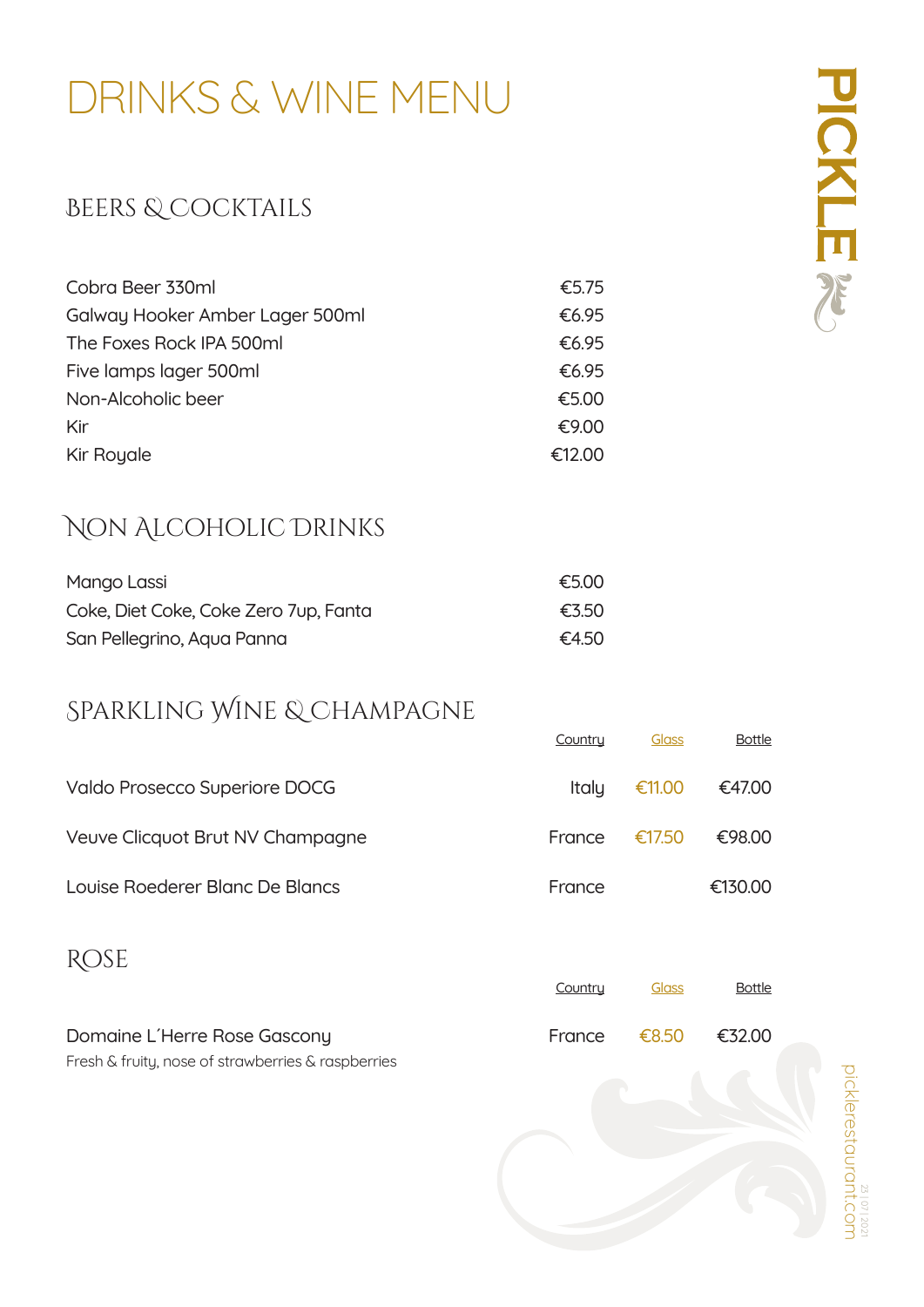## WHITE WINES

|                                                                                                                        | Country              | <b>Glass</b> | <b>Bottle</b> |
|------------------------------------------------------------------------------------------------------------------------|----------------------|--------------|---------------|
| De Martino Sauvignon Blanc<br>Crisp, fresh with citrus & pear notes                                                    | Chile                | €7.50        | €29.00        |
| Chameleon Stellenbosch Chenin Blanc<br>Tropical pear flavours, zesty citrus finish                                     | South Africa         | €9.00        | €35.00        |
| Jean Loron Chardonnay<br>White fruits, yellow flowers & cream, clean finish & subtle minerality                        | France               | €9.00        | €35.00        |
| De Paolo Pinot Grigio<br>Fresh, fruity, citrus                                                                         | Italy                | €8.50        | €32.00        |
| Mar de Frades Albariño<br>Tropical fruits & wild flower notes, Atlantic character                                      | Spain                | €11.00       | €43.00        |
| Lawson's Dry Hill Sauvignon Blanc<br>Lemon & lime, tropical notes of passionfruit & melon,<br>crisp with lovely length | New Zealand $€10.00$ |              | €39.00        |
| Birgit Eichinger Wechselberg Gruner Veltliner Kamptal<br>Aromas of citrus, stone fruit, hint of white pepper           | Austria              | €11.50       | €46.00        |
| <b>Trimbach Pinot Blanc</b><br>Citrus, apple, pear aromas, clean, floral & fresh                                       | France               | €9.50        | €36.00        |
| Biscardo 'Oropasso' Originale Bianco Veneto<br>Floral nose, citrus, yellow flesh fruits, well balanced                 | Italy                | €9.00        | €35.00        |
| Saint-Peyre Picpoul de Pinet<br>Soft, delicate, hints of hawthorn                                                      | France               |              | €34.00        |
| Pincipessa Gavi<br>Crisp flowers aroma, apples & hint of pineapple                                                     | Italy                |              | €42.00        |
| <b>Hugel Riesling</b><br>Pear, white peach, lime infused acidity, crisp & clean                                        | France               |              | €45.00        |
| Trimbach Gewurtztraminer<br>Aromatic, rich, dry, spicy finish                                                          | France               |              | €45.00        |
| Chablis Le Verger, Alain Geoffroy<br>Rich, ripe, full of flowers                                                       | France               |              | €46.00        |

manustaurant.com picklerestaurant.com 23 | 07 | 2021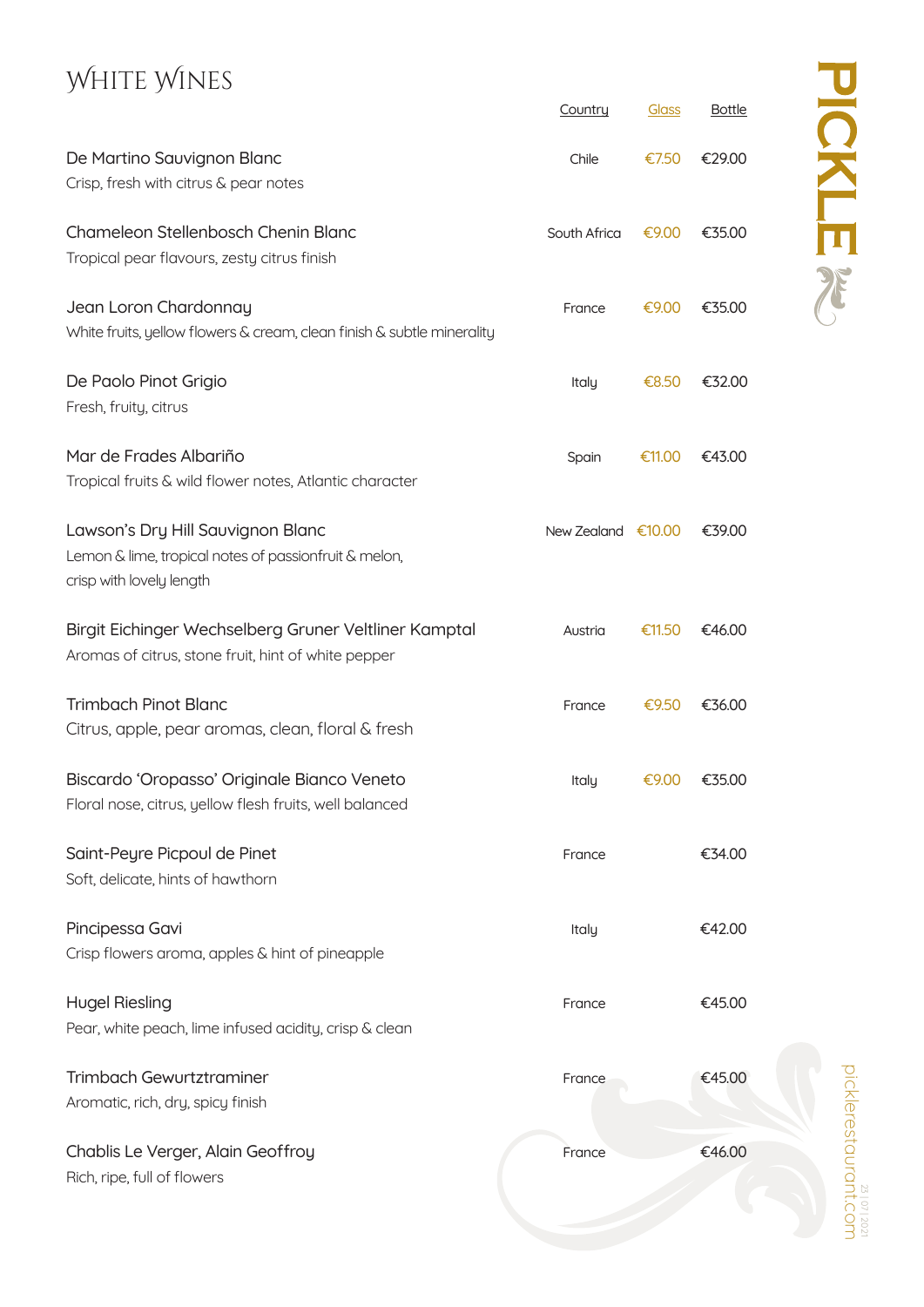| Craggy Range Single Vineyard                                     |             |         |
|------------------------------------------------------------------|-------------|---------|
| Martinborough Sauvignon Blanc                                    | New Zealand | €46.00  |
| Elegant & intense, creamy & full of fruit, complex & long finish |             |         |
| Sancerre Domaine Vacheron                                        | France      | €60.00  |
| Bright shining gooseberries & steely minerality                  |             |         |
| Trimbach Cuvee Frederic Emile Riesling                           | France      | €80.00  |
| Full bodied, melon, lemons, spices, dry & intense                |             |         |
| Meursault En L'Ormeau 2019                                       | France      | €125.00 |
| Yellow & white fruit, round palate,                              |             |         |

excellent aromaticfreshness & minerality

### Red Wines

|                                                                                             | Country   | <u>Glass</u> | <b>Bottle</b> |
|---------------------------------------------------------------------------------------------|-----------|--------------|---------------|
| De Martino Estate Merlot<br>Spice, plum & blackberry                                        | Chile     | €7.50        | €29.00        |
| Messer Del Fauno Nero D'Avola Sicily<br>Ripe dark cherry, black plum, anise spice           | Italy     | €8.00        | €31.00        |
| <b>Grand Bateau Bordeaux</b><br>Ripe fruits, spices & vanilla, ripe & silky tannins         | France    | €10.00       | €39.00        |
| Marques de Caceres Rioja excellence Crianza<br>Raspberries, strawberries & spice            | Spain     | €9.00        | €36.00        |
| Horizon Pinot Noir Albert Bichot<br>Cherry & redcurrant, cedar wood notes, silky texture    | France    | €10.00       | €39.00        |
| <b>Catena Malbec</b><br>Red berries, chocolate, coffee, tobacco, flint & white pepper       | Argentina | €11.50       | €44.00        |
| Espirit Barville Cotes du Rhone<br>Smooth, elegant, red fruits, dark cherries, soft tannins | France    |              | €35.00        |
| Twiggy Montepulciano d'Abruzzo<br>Ripe cherry, blackberry, rounded                          | Italy     |              | €40.00        |
| Muriel Rioja Reserva<br>Rich & round, ripe tannins, cherry, dried currant,                  | Spain     |              | €46.00        |
| licorice, vanilla & spice flavours                                                          |           |              |               |

Some wine vintages may be subject to change

picklerestaurant.com

aslerestaurant.com

23 | 07 | 2021